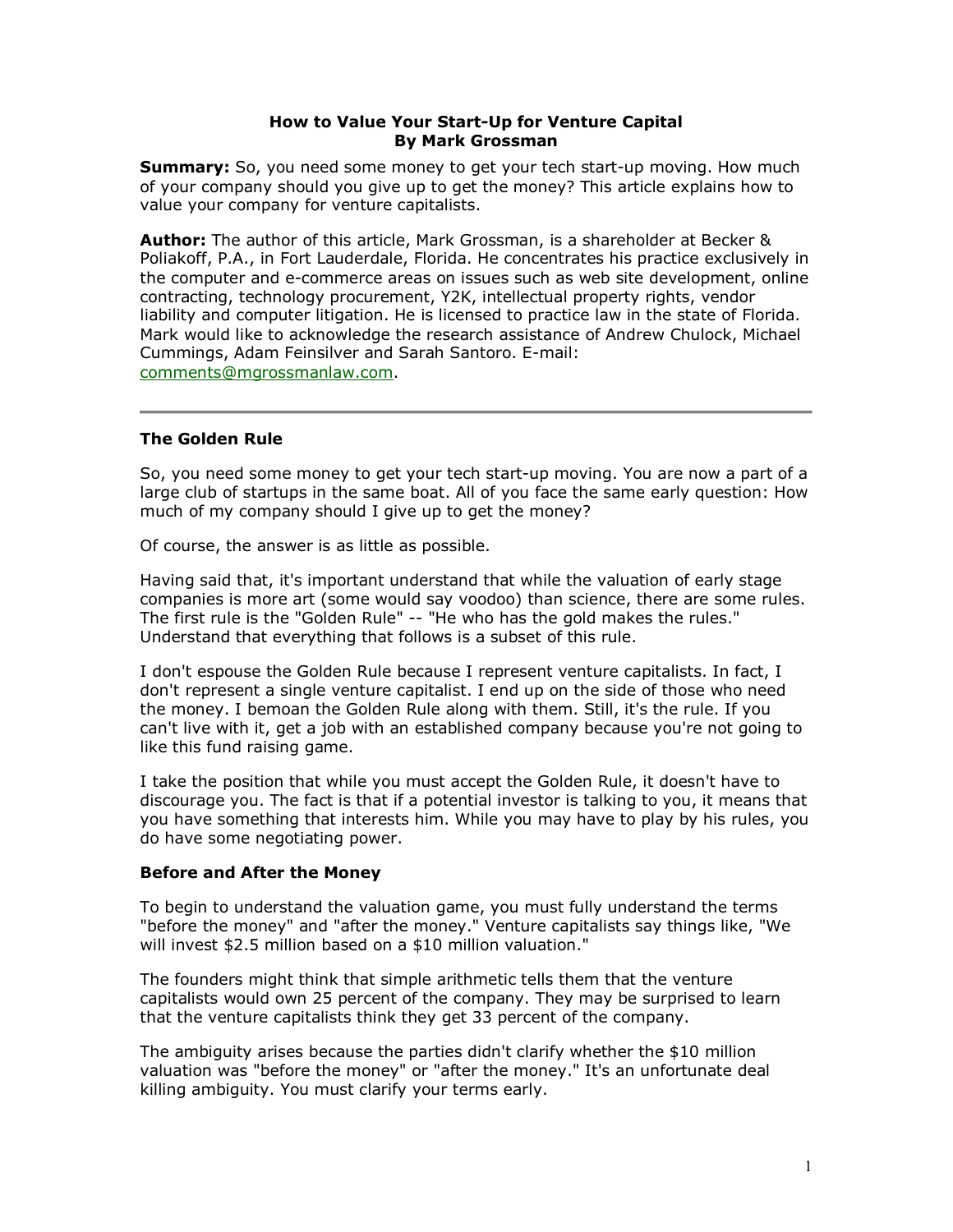"Before the money" refers to the value of the company before the venture capitalists' investment. "After the money" refers to the value after the investment.

If the venture capitalists were saying that the \$10 million was "after the money," they were also saying that the "before the money" valuation was \$7.5 million. As such, they should get 33 percent of the company.

The arithmetic is actually quite simple. The "before the money" value plus the investment is equal to the "after the money" value.

Flipped around, the other way to see this is that the "after the money" value minus the investment is equal to the "before the money" value.

It seems simple and is, but if you don't find math intuitive, you do have to stop and think about this. During a heated negotiation, don't be embarrassed to start working these before and after the money values and percentages with paper or a calculator.

## **A More Complicated Scenario**

The first scenario was as simple as it gets. A variation has the investment being broken into two rounds. I'll use simple numbers to make the illustration easier.

Let's say the venture capitalists will invest \$5 million based on a \$10 million "after the money" valuation. If you did this in a single round, this would yield a 50 percent interest for the venture capitalists.

If they do this in two rounds, it gets more complicated. To keep it as simple as possible, let's assume that it will be an initial cash infusion of \$2.5 million with another \$2.5 million to follow when some agreed milestone is met.

It would seem that after the first round, the venture capitalists would own 25 percent and after the second round, they would own the other 25 percent, thus yielding the same ownership as in the single round scenario. The problem with this intuitive logic is that it's wrong.

Here's the arithmetic. Let's assume that we start with the founders owning 5 million shares. If the deal called for a single round of \$5 million for a \$10 million "after the money" valuation, the venture capitalists would get 5 million shares (assuming \$1 per share) and own 50 percent.

With two rounds, the arithmetic takes a dramatic twist. After investing that first \$2.5 million, the venture capitalists will get 2.5 million shares at \$1 per share.

If we add these 2.5 million shares to the founder's 5 million shares, we have a company with 7.5 million outstanding shares. Since the venture capitalists own 2.5 million of the 7.5 million, they own 33 percent not 25 percent.

In this scenario, the venture capitalists end up with 50 percent after the completion of the financing The practical value to the venture capitalists is that they are getting a bigger piece for their first investment. If they never complete the financing for whatever reason, they own 33 percent instead of 25 percent.

The fact is that these are two very simplistic examples of the arithmetic of investments. The schemes can get much more complicated than this. Unless somebody on your management team has the requisite financial sophistication and